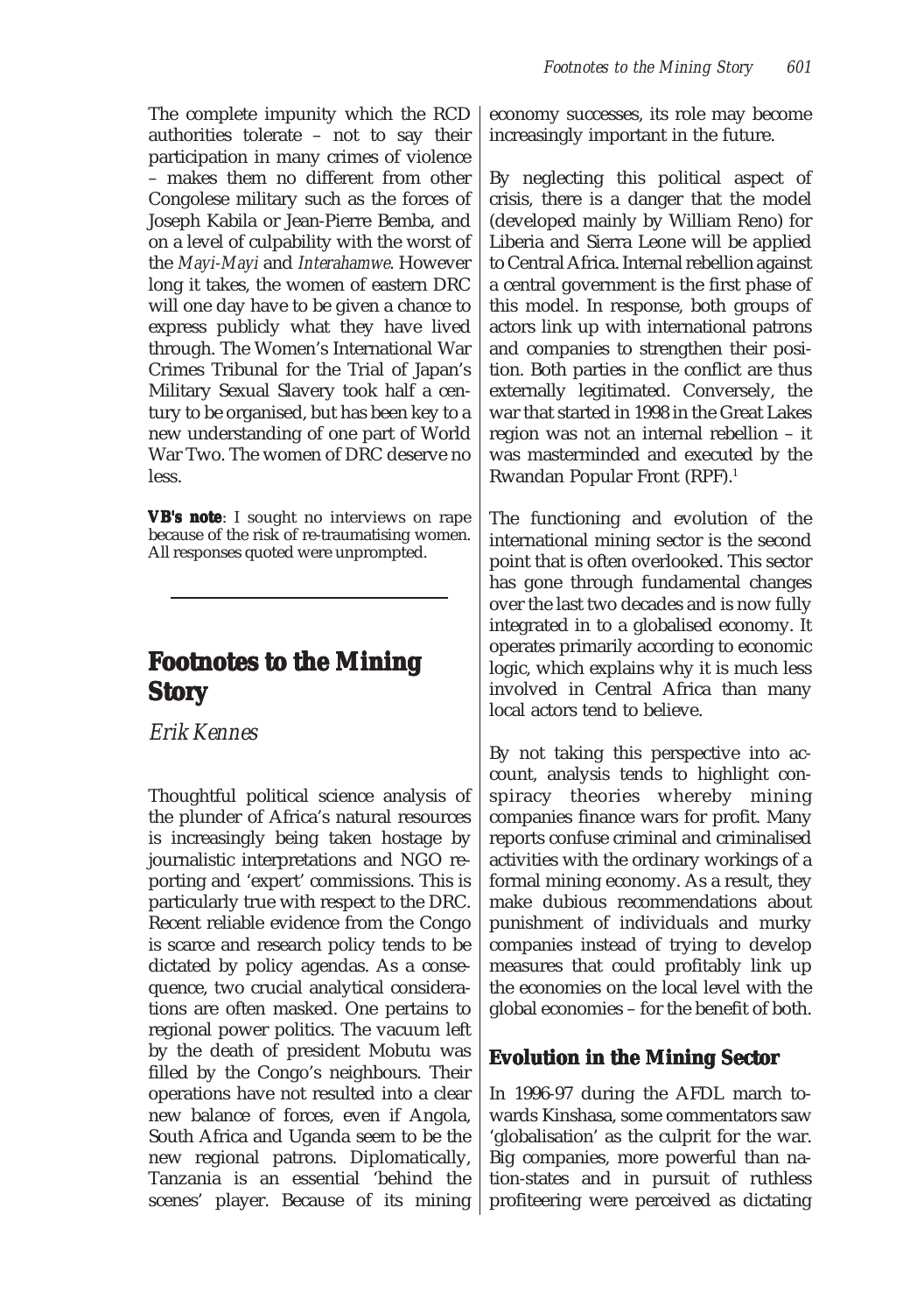the political and military agenda. They argued that 'big business' was financing the Alliance to secure their interests. This is surprising, however, because few sectors had already attained such a degree of globalisation even since the very beginnings of their operations. Metals and minerals were among the very first commodities whose prices were fixed at a global level. In the colonial period this global market had a limited number of buyers and sellers. Supply and demand was predictable, and as a consequence, so were prices and investment decisions.

The situation changed at independence with the emergence of an important third actor: the nation-state. These new entities depended heavily on revenue from the mining sector for establishing legitimacy. The outcome of the struggle between government and producing companies depended on the relative margin of manoeuvre they each enjoyed in a given period. During 1970, a fourth actor was added: the big development banks who were able to add finance and guarantees for mining projects.

The 1980s and 1990s, however, saw a constant decline in real terms of the prices for base metals which made the mining sector less attractive for investors. The more risky sections of mining companies such as exploration were consequently shed. New smaller companies run by highly competent personnel that had been dismissed by the larger companies took on the risky operations associated with exploration.

While the exploration risk is very high and the chances for success very low, potential earnings can be enormous. Once a discovery is made, it can be sold to a major company who is capable and willing to exploit a concession. Some huge profits have been earned in this way. In 1996, speculators Robert Friedland and Jean-Raymond Boulle sold the jackpot discovery of an enormous nickel deposit at Voisey's Bay (Canada) to Inco, which is a major company. The huge profits made by Boulle enabled the company to engage in speculative exploration work in Congo.

Speculation reflects a fundamental change in the world economy. The mining industry was caught up in the whirlwind of the economy of finance. With the pressure of growing liberalisation of commercial and financial markets, the mining industry had to raise part of its capital on the stock market. The imperative of rapid profitability for the stakeholders forced the mining companies to look for rapid and secure profits. The competitive advantage is conferred by flexibility and ability to operate on a worldwide level. In other words: de-localisation.

For speculative purposes, rhetoric often prevails over reality. Enron was not the only speculative balloon: in 1996-97, the Canadian company Bre-X led every important actor in the mining sector to believe that it had discovered fabulous gold reserves in Indonesia. In May 1997 it was ascertained that no gold at all was present. This scandal shook the mining sector from the top to the bottom.<sup>2</sup>

In Africa, the pressure of globalisation in the mining sector contributed to the final breakdown of the formerly existing model of integration of mining interest into the nation state structure. This model was one of a long term engagement of major companies with the government of a country where a *de facto* monopoly was granted to the company. The company bought security and was not really forced to keep up with international developments. It was easy for a company to link up with the country's informal elite networks.

This radically changed during the 1990s. First, the state structure itself crumbled in many instances. As it had been reduced to a purely formal construction, struggling for survival, the state became a partner dominated by an elite faction willing to sign any agreement – even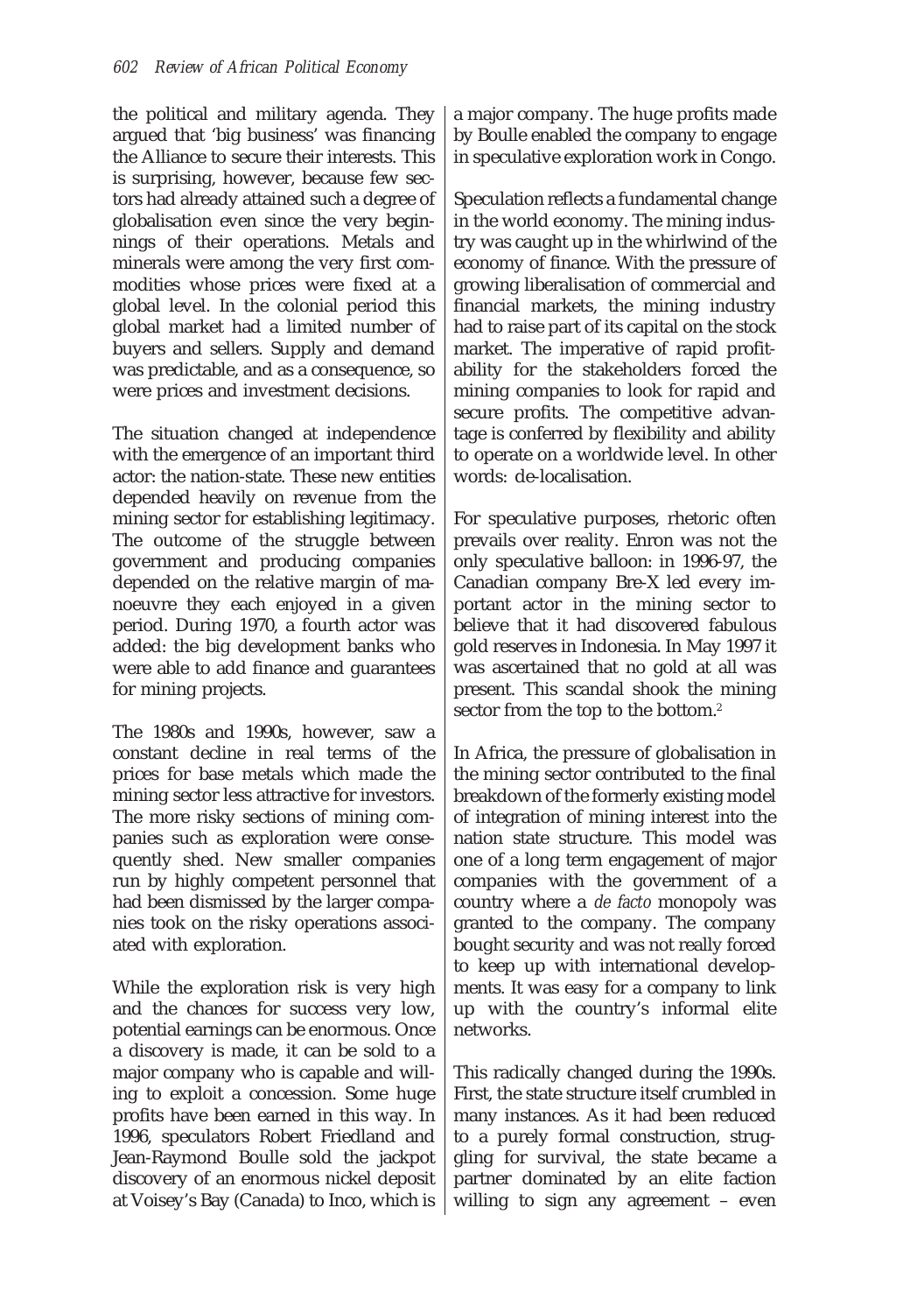though it had become incapable of fulfilling its obligations because of the developments briefly described above. The mining companies had to look beyond their traditional footholds and were forced to become players on a global level, thereby cutting their long-term links with former partners.

The fundamental issue here is pure common sense. A serious mining company will not consider a war ridden country as its primary option for engagement and investing except if it has no other choice. Therefore, it seems very unlikely that a company would finance the war in Congo. This may seem obvious but it is a view that is not always accepted by actors on the ground.

### **Consequences for the Mining Sector in Congo (DRC)**

The opening up of the mining sector in a context of institutional decay had important consequences.3 First, because of the under exploitation of many concessions and deposits, much exploration results are available at little or no cost. Together with the availability of new technologies for exploitation, many deposits became profitable again. Second, with the end of apartheid, the mining sector in South Africa was opened up. This meant that the traditional closed structure of the mining houses (characterised by close integration between finance, production structures and management contracts with subsidiaries) was gradually abandoned in favour of a global liberalisation. The apex of this development was the move by Anglo American (still the biggest mining company in the world) from South Africa to London. The aim of Anglo is obviously to become a global player, trying to break into the Northern American market. It had previously been barred because of US anti-trust regulations.

This does not mean that the African continent is without importance for Anglo.

The company juxtaposes African opportunities with the broader picture at world level. Anglo can thus associate with junior companies for exploitation of promising deposits (as happened with the huge gold deposit Sadiola Hill in Mali, with the junior Iamgold) or invest directly in a country, as happened with its decision to engage in Konkola Deep Mining in Zambia. This last project clearly illustrates the de-localisation process. After an initial decision in 2001 to invest in the huge copper/cobalt deposit of Konkola, a project which can influence the future of the Zambian copperbelt, Anglo decided to withdraw in 2002. It thereby left the Copperbelt in disarray and without many further options but to sell its most valuable deposits for a fraction of what they are worth. Anglo's decision was based on the steady fall of the copper price on the world market and the huge investments needed in Konkola. In this context, a state can acquire a comparative advantage by its infrastructure and its institutions. This advantage is definitely lacking in Congo.

The Belgian Congo was a prime example of a closed system where mining companies and administrative structures exercised hegemony in close collaboration.4 This made considerable investments in the economic and social sectors possible after the World War Two. After independence, the Congolese state tried to control this structure by its nationalisation in 1967. The Congolese and Zairean state, however, never developed the necessary management capacity and merely used the mining sector (especially the Gécamines) as its main source of revenue. The Zairian state transformed gradually into a conglomerate of personal and clientelistic networks.5 This general label, however, covered different types of realities. It is possible to put the types of patrons on a continuum: on the one side, the 'legitimate', redistributing type, who is necessarily commanding a huge informal clientele network. On the other, the pure plunderer, appointed by the presi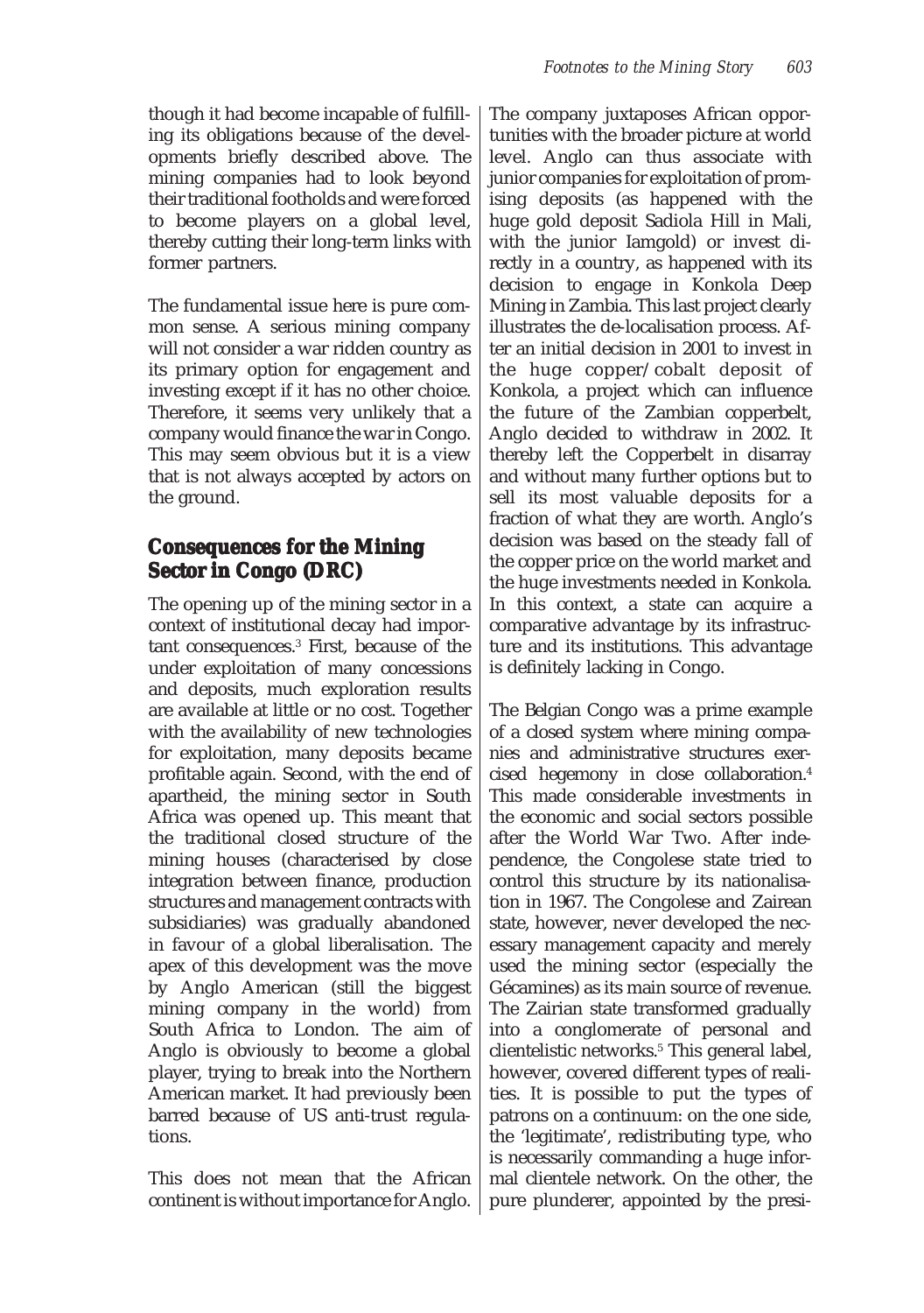dent, whose network is limited to patrons at a lower level but as members of the governing elite.

The 'democratisation' movement during the 1990 fragmented a number of patronclient networks. Due to the cutting off of international aid and the implosion of the formal economy, it was increasingly difficult to make these networks function. A programme of liberalisation begun in 1981-82 led to enormous growth of artisanal mining, mostly in diamonds and gold. This informal economy had internal mechanisms of functioning that gave it a high sociological density which made it very difficult for outsiders to penetrate this informal economy. It was possible though for patrons with access to commercial networks abroad to control crucial points of entrance into the informal circuits.

In 1995-1996, the government embarked on a programme of limited privatisation of parts of the mining sector. Several major and junior companies tried to bid for the most interesting concessions. In some instances, junior companies succeeded in outbidding larger actors. Most of the contracts that would shape the mining sector in Congo for the two years to come were signed in August 1996 under the Mobutu regime. When the AFDL army swept over the country, it did so in an exceptionally favourable international environment for mining investment. The large international availability of risk capital, the prospects for a political renewal and the active promotion and support of Canadian companies by the Canadian government resulted in a massive arrival of mining company representatives in Kinshasa and Lubumbashi. Representatives of purely speculative enterprises (such as America Mineral Fields) had an interest in creating the illusion of US support at the highest level. This helps explain why rumours immediately circulated about a US-led takeover of Congolese minerals and resources. It also boosted the shares of junior companies listed on Canadian stock markets.

The new mining administration appointed by President Kabila in 1997-98 was not able to control the sector and direct it towards more productive objectives. In the name of a 'fight against monopolies', smaller concessions were awarded but often to companies that were not very trustworthy.

A crucial element is the recruitment of the new political elite by the Kabila regime. consisting mainly of former rebel comrades or technocrats from the Congolese diaspora. None of the new generation belonged to the clientelistic structure crystallised during the Mobutu regime. This would not have been dramatic if efforts were made to create a viable state structure. The country, however, was not run in a systematic manner and Kabila often gave the impression that he ran the country as he had managed his guerilla movement in the East during the 1970s and 1980s.

The result from this very confused situation was that the major mining companies withdrew and waited for better times to come. Junior companies were often unable to find funding for their projects. In 1998-99 many projects consequently collapsed. The wave of globalisation had withdrawn from the country. Companies like Anglo preferred to invest in stable countries such as Mali or Tanzania. Barrick Gold had a huge concession in the North-East of Congo (Kilo Moto) but choose not to develop it yet. This evolution was proof that a free market does not develop as a force of nature but is the product of an institutional structure. What should have been a paradise for free marketeers with a virtual absence of state structure turned into a nightmare. Regional interests became predominant and the dark side of globalisation forcefully emerged with the war that started in 1998.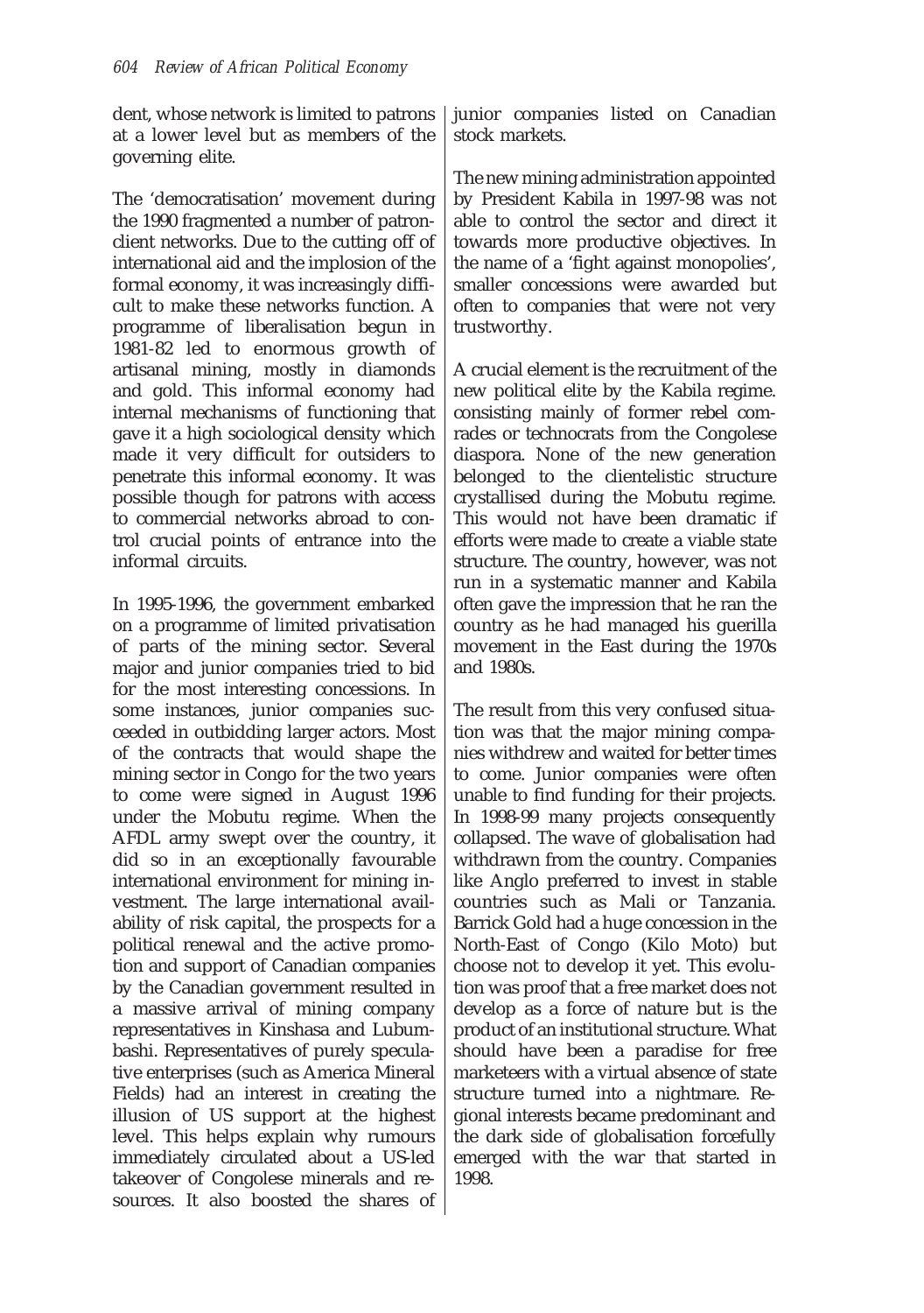### **Military Commercialism & Global Criminalisation**

With the war that started in August 1998, the movements one could identify as consequences of globalisation in the formal mining sector turned their back on the Congo. Instead, a newer development inside the state structures in the region forcefully became apparent.

The colonial state was based on its army and bureaucracy. As the bureaucracy imploded, the army alone remained as an organisational structure. This army came to embody the sovereignty of the state – as witnessed most notably in Rwanda. Instead of a private security organisation taking over functions of state power, the state itself in its most forceful manifestations (the army) became privatised. This process, aptly called 'military commercialism' by Chris Dietrich, is exemplified by the cases of Angola, Zimbabwe, Rwanda and Uganda.<sup>6</sup> However, in each case, this commercialism was never a cause but a consequence of military involvement. Michael Nest has suggested<sup>7</sup> that the Zimbabwean business involvement was a consequence of the opportunities offered by military logistical structures and government-to-government contracts. Nest's reasoning can be generalised: the first motivation for involvement of all the regional power players was political and strategic. It became economic when their armies got stuck into the quagmire of the Central African war.

Key actors who have an interest in a situation of disorganisation are those who are able to create a monopoly – such as traders and transporters. Many essential actors (such as Billy Rautenbach or General Zvinavashe of Zimbabwe) in the ongoing plundering of the Congo were transporters in the past. Traders such as Glencore are actively involved in activities that assure a steady flow of production (as in the Mkana/Mufulira mining project in Zambia with First Quantum).

This leads to a situation whereby military networks – not the state – become intermediaries between the local and the global levels. The numerous pre-existing and sometimes highly structured informal trade networks were not created by military involvement, although they have been controlled by them. Very few military groups are engaged in trading themselves. They do however try to exploit the existing networks for their own profit by controlling essential points of access such as airports and trading posts in order to levy taxes. Although a multitude of practices exist, the military officers mainly try to control the top level of the pyramids. Often the former patron of a network is taken away and replaced by a figure at a lower level in the pyramid who will be loyal to the military who set him up. In other cases a local patron is controlled by a military structure. The cases where military officers are directly involved in exploitation are rare.

This type of situation, exacerbated by high levels of insecurity and violence, is a disincentive for many mining companies to get involved when alternatives are available. The boom in coltan prices at the end of 2000 and the first months of 2001 was the result of the existence of a bottleneck on the world market. A temporary shortage of colombo-tantalite had to be filled by any means, including buying coltan from the network of artisanal diggers controlled by armed forces. Whenever the companies had the opportunity for a regular and steady flow of production elsewhere, they turned away from the Congo. Depending on supplies from war zones is not good business practice.

This rejection of 'global' business has detrimental consequences because it deprives international political actors of leverage. Important parts of the mining sector in Congo may be uninteresting for ordinary business but remain a source of wealth for military and criminal activities. As the criminal economy incrusts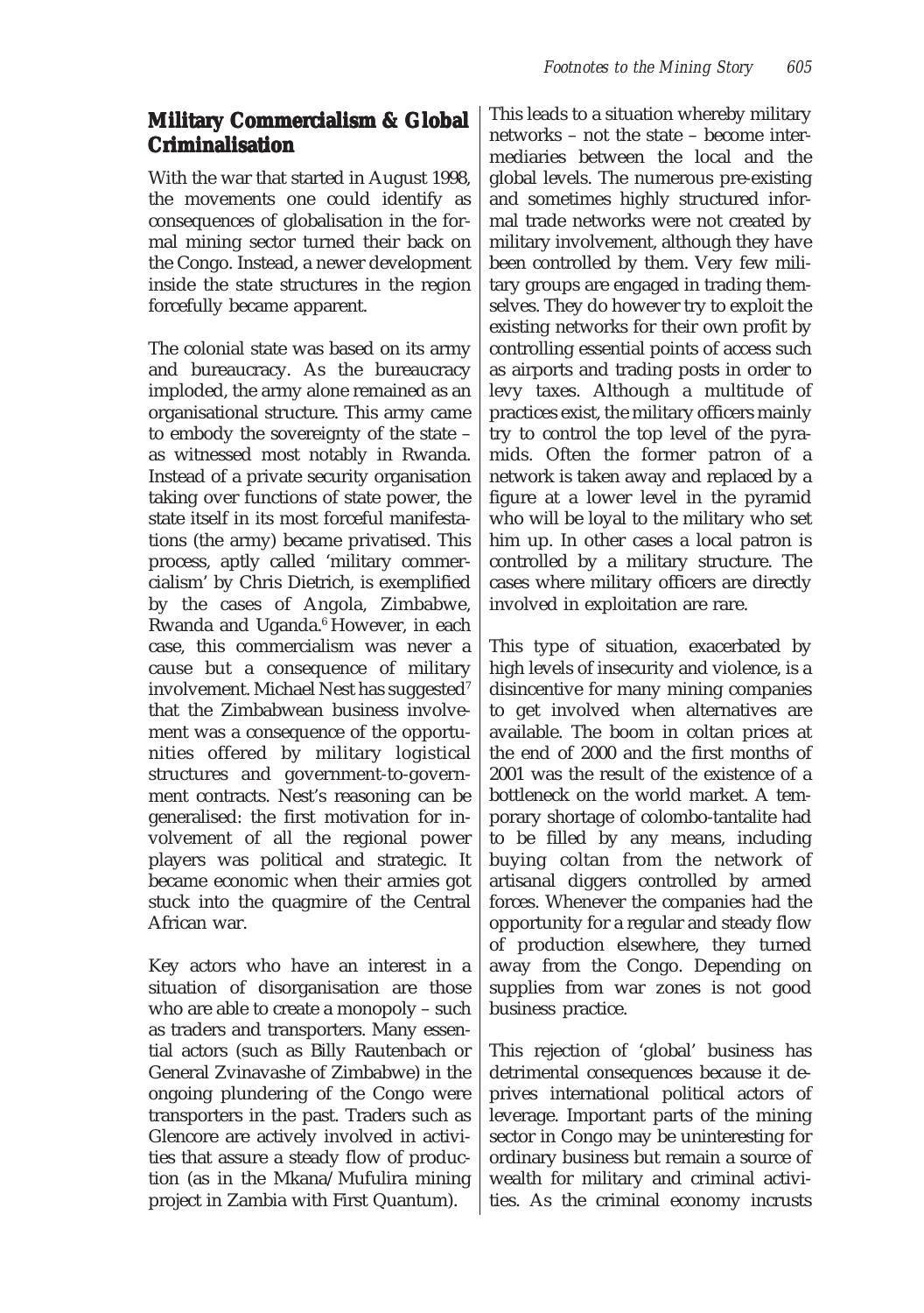itself in the region, the pre-existing informal economy links up with the 'dark side' of globalisation. The same type of structures come to function for an area of economic activity that is increasingly beyond control of the international political actors, sometimes (as in the case of Liberia) leading to a totally criminalised political structure.

### **The Way Ahead**

What can be done about the undeniable plunder of the Congo's resources? Beyond the commercial interests state and sub-state actors may have, there is an important political and strategic aspect to be addressed. It should be possible to regulate commerce by trade and business agreements. Conversely, *Mayi-Mayi* movements cannot simply be regarded through a Liberian or Sierra Leonian lens. While they may be involved in self-feeding violence, combating Rwandan troops is an essential motivation for their action. The key point will be to offer these groups new economic and business opportunities.

Second, it is useless to blame companies or actors of criminal activity before reorienting existing networks of exploitation and trade towards productive objectives. Some questions need to be answered before: how can these networks be linked up with 'legitimate' economic activities and how can new safeguards between the local and the global level be set up and how can monopoly positions by military actors be eliminated? The reintroduction of formal mining companies in the region depends on a context whereby legitimate authority with some capacity for negotiation and implementation of an agreement is provided for. Perhaps some inspiration can be taken from a company as First Quantum in Zambia: it evolved from a junior company to a mid-level operator through investments made in the region. As First Quantum cannot afford to leave suddenly – as Anglo American did – it becomes a more reliable partner.

This leads us to the third element. The main problem in all regions in the Congo is the destruction of networks of social cohesion. How can informal economy networks be reintegrated into a stable sociological structure? One possibility might be the reintroduction of traditional authority. Once a traditional chief is made co-responsible for the well-being of his people, a nucleus of sociological density may be reconstituted.8 This will offer possibilities for a process of social healing, where not only conflict solution can be addressed on a local level, but where criminal elements of the *Mayi-Mayi* may be the object of social stigmatisation. The informal networks of trade may thus, at the local level, be reintegrated into structures of legitimacy.

### **Endnotes**

1. Gauthier de Villers (avec Jean Omasombo et Erik Kennes), 'Guerre et politique. Les trente derniers mois de L.D. Kabila'(août 1998 - janvier 2001), *Cahiers Africains* n° 47-48, p. 18-21. This is not to says there was no internal dissent or discontent, but the popular support for the second 'rebellions' was very limited and dwindled away as the war continued.

2. Cf. Douglas Goold and Andrew Willis, *The Bre-X Fraud*, McClelland and Stewart, Toronto, 1997, p.272.

3. Cf. Magnus Ericsson and Andreas Tegen, 'African Mining in the late 1990s – A Silver Lining?', in *CDR Working Papers*, Centre for Development Research, 1999, p.33.

4. Cf. the seminal study of Jean-Luc Vellut, 'Les bassins miniers de l'ancien Congo Belge. Essai d'histoire économique et sociale (1900-1960)', in *Les Cahiers du Cedaf*, novembre 1981, 7, p.70

5. See *Le nouvel ordre politique et les enjeux économiques du conflit en République Démocratique du Congo*, Rapport du groupe d'expertise congolaise de Belgique, Tervuren, p.64.

6. Chris Dietrich, 'Commercialisme militaire sans éthique et sans frontières' in F. Reyntjens and S. Marysse (ed.), 'Annuaire des Grands Lacs 2000-2001', CERGLA-Université d'Anvers, L'Harmattan, 2001, pp.333-364.

7. Michael Nest, 'Ambitions, Profits and Loss: Zimbabwean Economic Involvement in the DRC' in *African Affairs*, 2001, nr. 100, pp. 469- 490.